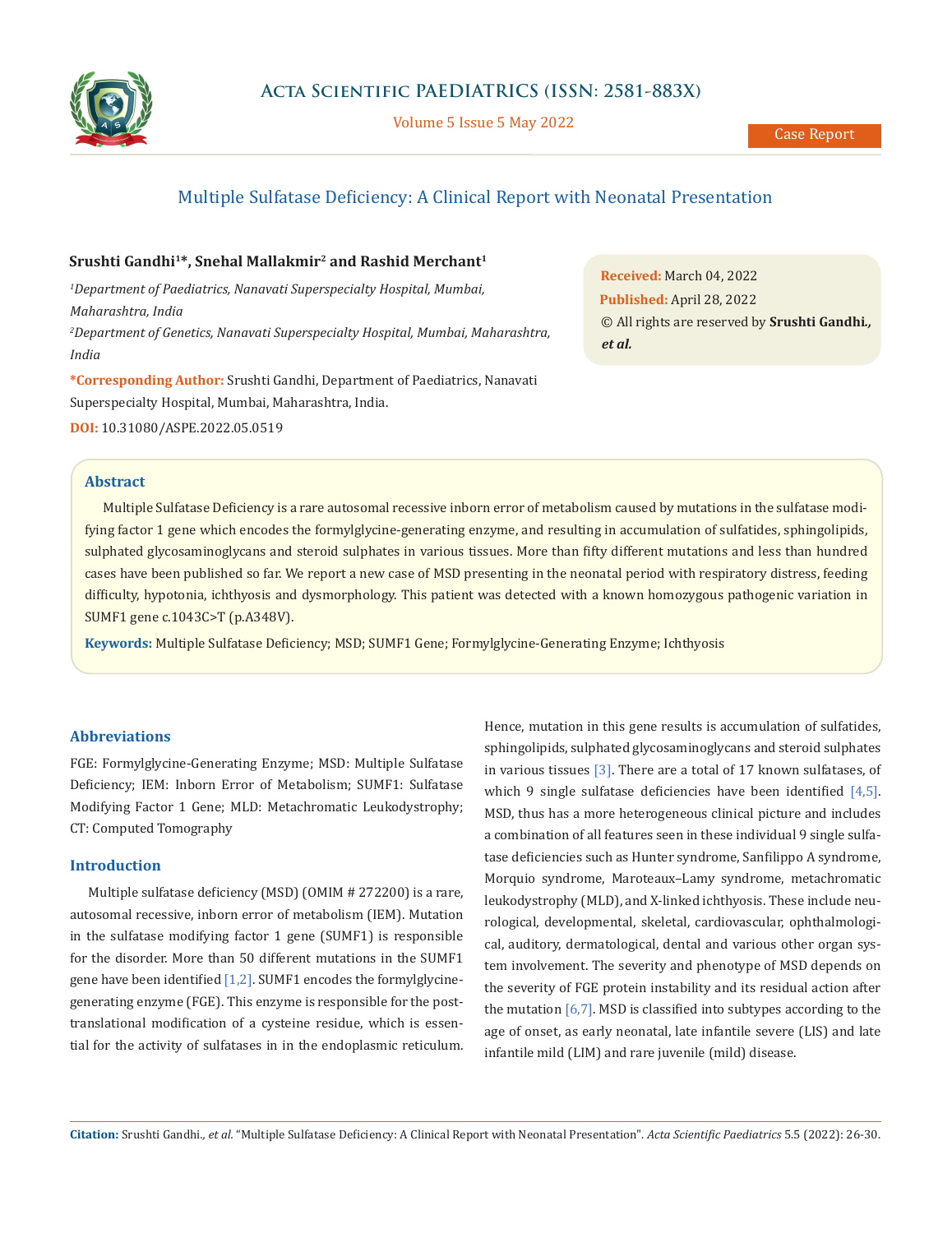We report a new case of MSD presenting in the early neonatal period with respiratory distress, feeding difficulty, hypotonia, ichthyosis and dysmorphology. This patient was homozygous for a previously documented SUMF1 mutation c.1043C > T (p.A348V) [8].

#### **Case**

An 11-month-old, full term baby girl was brought to our hospital in view of intermittent respiratory distress and inability to accept full oral feeds. The baby had a severely deformed and depressed nasal bridge, midfacial hypoplasia as well as other dysmorphic features such as sutural overriding, sandal gap (Figure 1A, B, C). She was born to nonconsanguineous parents, a primigravida mother via lower segment caesarean section in view of pregnancy induced hypertension and intrauterine growth restriction. The baby was small for gestational age, vigorous at birth, and had cried immediately. However, she developed respiratory distress soon after for which she had required nasotracheal intubation for 3 days. They noticed that the intubation relieved the distress completely. CT scan of the airway showed a depressed nose with small height of the nasal bridge, S shaped deviated nasal septum which closely abutted the lateral wall of the right nasal cavity anteriorly and left middle and superior turbinate with obliteration of the upper part of left posterior nasal cavity (Figure 3A, B, C, D). A chromosomal analysis was done, which revealed normal female genotype. She gradually started accepting full oral feeds and was discharged at 1 month of life. However, at 2 months of age, she had to be re-admitted for intermittent breathing difficulty, history of choking and inability to accept full oral feeds. At the time, a dye study under C-ARM with small volume dye revealed normal swallowing coordination. When larger volumes were given, part of it was found to come out from the oral cavity. There was no evidence of aspiration into airway or gastro-oesophageal reflux. Laryngo-tracheo-bronchoscopy was done which showed features of laryngomalacia. Gavage feeds were started via a nasogastric tube. Gradually, oral feeds were restarted in small quantities. A feeding plan was devised to gradually increase oral feeds, while giving the rest via gavage feeding.

Currently, at arrival at our clinic, the baby's breathing difficulties had shown improvement. However, the baby continued to require gavage feeds along with minimal oral feeds. She had a global developmental delay with no head holding, no reaching out and



**Figure 1:** A, B, C: Severely deformed and depressed nasal bridge, Small palpebral fissure, short limbs, posteriorly placed dysplastic pinnae.



**Figure 3:** A, B, C, D: CT scan of the airway showed a depressed nose with small height of the nasal bridge, S shaped deviated nasal septum which closely abutted the lateral wall of the right nasal cavity anteriorly and left middle and superior turbinate with obliteration of the upper part of left posterior nasal cavity.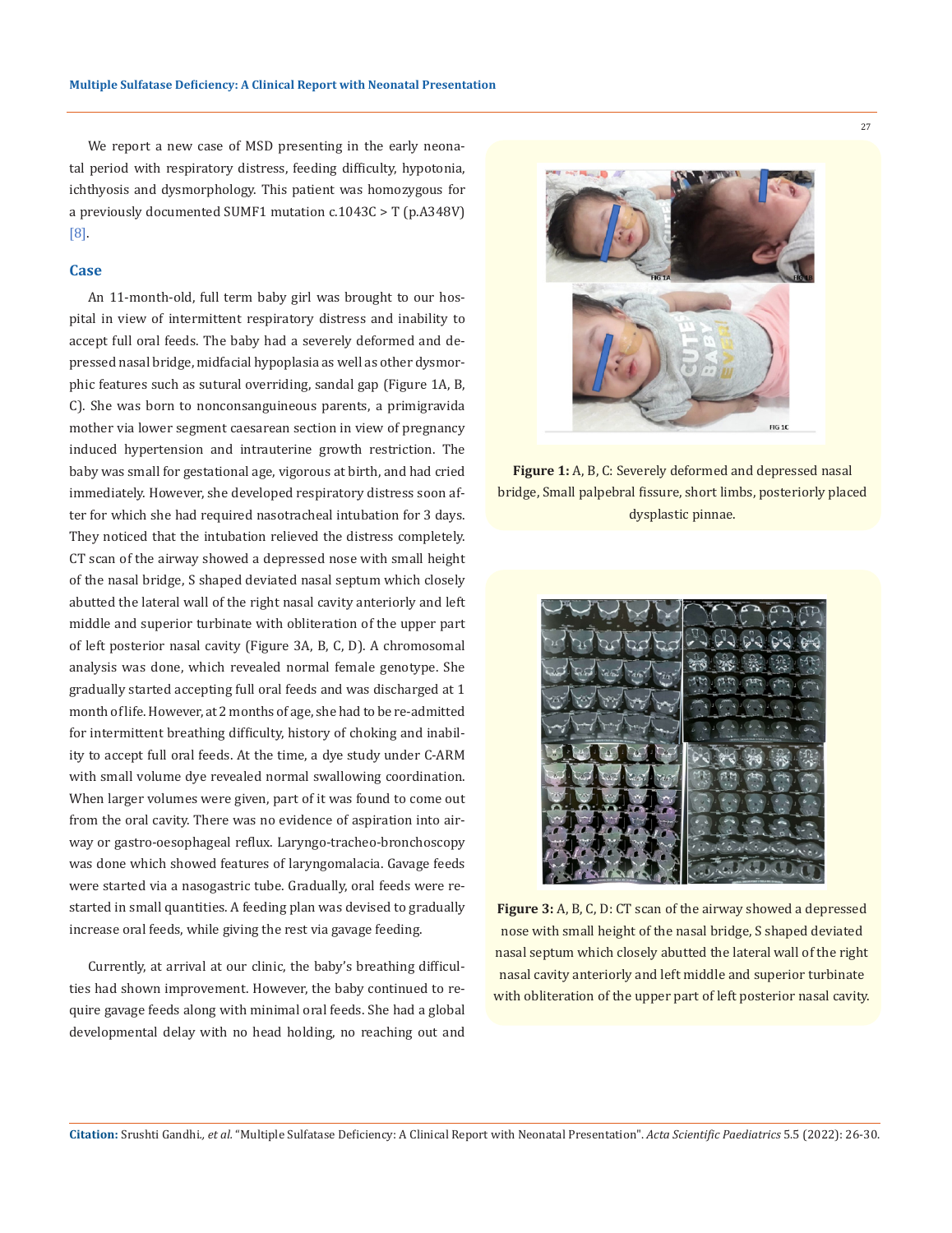no social smile achieved. She was only 3.8kg at 11 months of age, 54cms long and a head circumference of 39cms. All parameters were below the 3<sup>rd</sup> centile for age. Apart from the afore-mentioned findings, a complete general examination revealed small palpebral fissures, short limbs, posteriorly placed dysplastic pinnae, ape thumb deformity, dry scaly skin and ichthyosis (Figure 2A, B). She had generalised hypotonia, power was normal. On enquiry it was found that the parents feel the baby's facial and other physical features resembles the mother's sister's daughter, who expired in infancy due to breathing difficulties. Xray spine showed hemivertebrae of the cervical and thoracic vertebrae with only 11 pairs of ribs. Butterfly vertebra was noticed at D12 level. A kypho-scoliotic deformity was also noticed in the lower dorsal and upper lumbar region (Figure 4A, B). In view of above findings, a whole exome sequencing was sent. This revealed a homozygous c.1043C > T (p.A348V) likely pathogenic variant in the SUMF1 gene, suggestive of an autosomal recessive condition, Multiple Sulfatase Deficiency (MSD). The child was hence diagnosed with neonatal type MSD. Parents were counselled regarding further evaluation of the child with respect to cardiac, neurological, hearing abnormalities; poor prognosis and future family planning.



**Figure 2:** A, B: Dry skin, Ichthyosis.

### **Discussion**

It is classified according to the age of onset, as early neonatal, late infantile (0 to 2 years, severe or mild), and juvenile (2 to 4 years, mild). Patients may show various phenotypical features



**Figure 4:** A, B, C: Chest and Abdomen Xray show situs solitus, no major abnormality in the major organs or soft tissues. Xray spine showed hemivertebrae of the cervical and thoracic vertebrae with only 11 pairs of ribs. Butterfly vertebra was noticed at D12 level. A kypho-scoliotic deformity was also noticed in the lower dorsal and upper lumbar region.

like a neurodegenerative course of disease such as that seen in metachromatic leukodystrophy. Organomegaly, gargoyle facies, developmental delay may be seen similar to various mucopolysaccharidoses [9]. Skeletal abnormalities are similar to those found in Chondrodysplasia punctata type 1 and skin changes of X-linked ichthyosis may be present  $[10]$ . Earlier the onset, more severe are the symptoms and poorer are the chances of survival while life span may be longer with subacute clinical presentation in juvenile cases. Genotype phenotype corelation was seen in few studies which showed a correlation of both stability and residual activity of FGE variants with the clinical picture of selected MSD patients. Severe impairment of both FGE stability and residual enzyme activity was associated with the most severe clinical phenotype whereas the mildest phenotype was associated with the highest residual FGE activity among the studied variants. But more data is still needed to help establish a clear genotype/phenotype correlation as well as predict the clinical course for the studied SUMF1 mutations. In our case, the flat facies, skeletal changes and ichthyosis all led us to the first differential of Conradi-Hunermann Syndrome (X-linked dominant chondrodysplasia punctata) [11], however the characteristic punctate epiphyseal stippling/calcification was absent. Data suggests that ichthyosis is an important indicator of MSD and the best marker of the disease in neonates. Neonatal onset MSD shows extremely poor survival rates beyond infancy, however, one case re-

**Citation:** Srushti Gandhi*., et al.* "Multiple Sulfatase Deficiency: A Clinical Report with Neonatal Presentation". *Acta Scientific Paediatrics* 5.5 (2022): 26-30.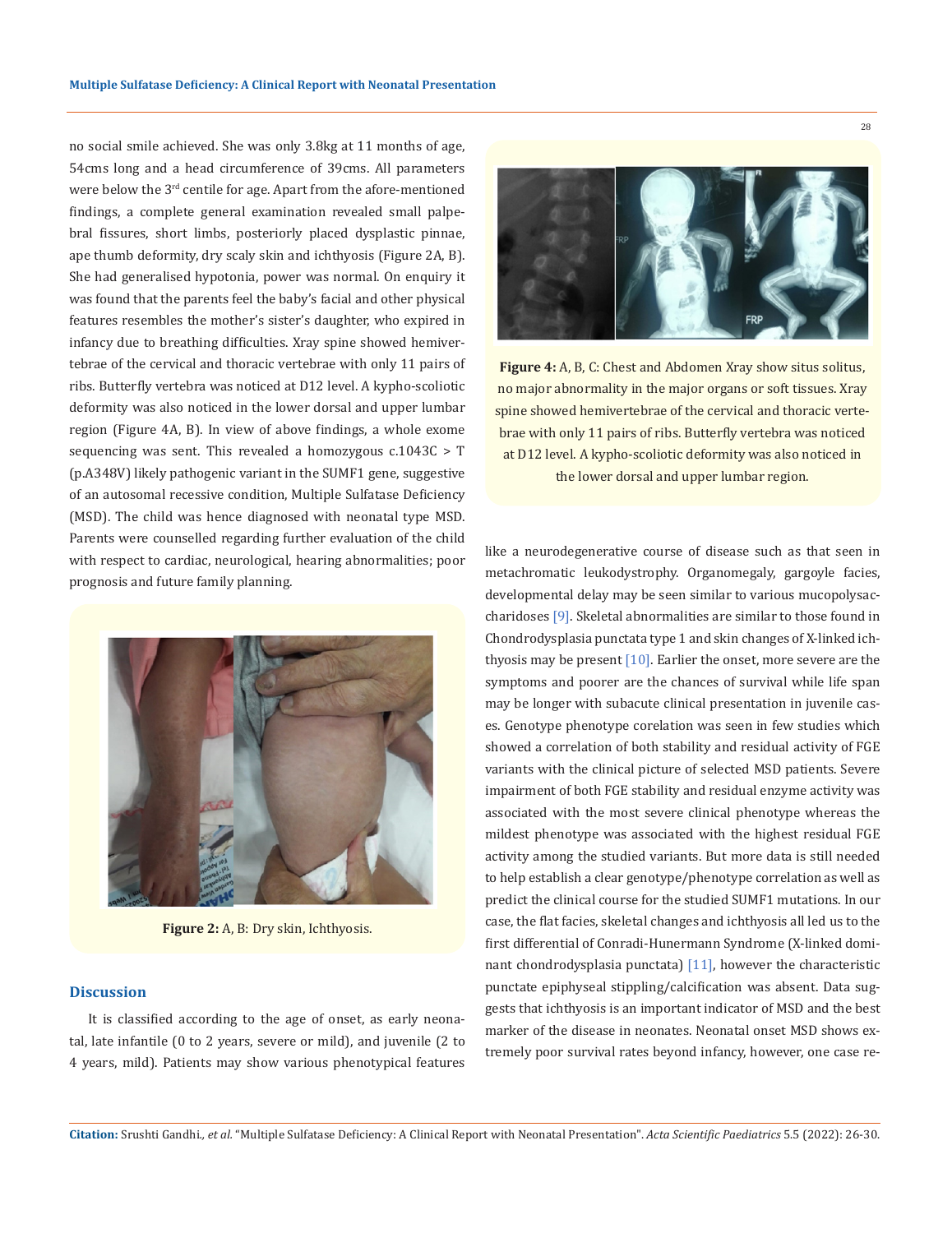port of siblings with the same mutation as our case, demonstrated that they survived well beyond 2 years of age under advanced multidisciplinary team care.

Documentation of low activity levels in a minimum of two sulfatase enzymes and/or genetic analysis demonstrating a biallelic pathogenic variant of SUMF1 gene is required for the diagnosis of MSD. Once a genetic mutation is confirmed in the affected child, parent carrier mutation testing is advised. If the parents wish to plan another biological offspring, the foetus may be tested for the same genetic variant by invasive prenatal testing, by chorionic villus biopsy. Earlier, in the absence of genetic confirmation, in lysosomal storage disorders, an enzyme assay on amniotic fluid would be performed [12].

We could not do enzyme analysis and exome analysis showed homozygous pathogenic variation in SUMF1 gene in our patient. Parents did not consent for carrier testing. Antenatal 2D and 3D ultrasonography, foetal 2D echocardiography may help identify associated findings such as certain cardiac defects or skeletal and facial dysmorphisms, which may later go on to require surgical intervention [13]. MSD is still an untreatable disease but multidisciplinary management is needed. Hence, identification, genetic confirmation and publishing newfound data is essential to aid better understanding of the clinical spectrum, the course, outcome, potential treatment approaches and also genetic counselling. Every suspected case of MSD must undergo a molecular genetic analysis of the SUMF1 gene. Understanding the genetic basis and molecular mechanism of MSD could help identify life-saving therapeutic approaches in the future.

#### **Conclusion**

This case highlights the importance of suspecting MSD in any neonate with skin changes in the form of ichthyosis, skeletal abnormalities, developmental delay and flat facies. Confirmation of diagnosis by enzyme estimation and/or genetic testing is essential to aid better understanding of the clinical spectrum, the course, outcome and counselling of the family. Prenatal diagnosis can be offered in future pregnancies if family mutation is known.

#### **Conflict of Interest**

We have no conflict of interest to declare.

#### **Bibliography**

- 1. Incecik F., *et al.* ["Multiple Sulfatase Deficiency: A Case Series](https://pubmed.ncbi.nlm.nih.gov/24339620/)  of four children". *[Annals of Indian Academy of Neurology](https://pubmed.ncbi.nlm.nih.gov/24339620/)* 16.4 [\(2013\): 720.](https://pubmed.ncbi.nlm.nih.gov/24339620/)
- 2. [Santos R. "Difficulty in recognizing multiple sulfatase deficien](https://pubmed.ncbi.nlm.nih.gov/16510683/)cy in an infant". *Pediatrics* [117 \(2006\): 955-958.](https://pubmed.ncbi.nlm.nih.gov/16510683/)
- 3. [Zilberman U and Bibi H. "Effect of multiple sulfatase deficien](https://pubmed.ncbi.nlm.nih.gov/27344646/)[cy \(MSD\) on dental development: can we use the teeth as an](https://pubmed.ncbi.nlm.nih.gov/27344646/)  early diagnostic tool?" *[Journal of Inherited Metabolic Disease](https://pubmed.ncbi.nlm.nih.gov/27344646/)  Reports* [23 \(2015\): 95-101.](https://pubmed.ncbi.nlm.nih.gov/27344646/)
- 4. Ahrens-Nicklas R., *et al.* ["Complex care of patients with multi](https://pubmed.ncbi.nlm.nih.gov/29397290/)[ple sulfatase deficiency: clinical cases and guideline consensus](https://pubmed.ncbi.nlm.nih.gov/29397290/)  statement". *[Molecular Genetics and Metabolism](https://pubmed.ncbi.nlm.nih.gov/29397290/)* 123.2 (2018): [S17.](https://pubmed.ncbi.nlm.nih.gov/29397290/)
- 5. Prasad C., *et al.* ["Case of multiple sulfatase deficiency and ocu](https://pubmed.ncbi.nlm.nih.gov/25373814/)[lar albinism: a diagnostic odyssey".](https://pubmed.ncbi.nlm.nih.gov/25373814/) *Canadian Journal of Neurological Sciences* [41.5 \(2014\): 626-631.](https://pubmed.ncbi.nlm.nih.gov/25373814/)
- 6. Schlotawa L., *et al.* ["Rapid degradation of an active formylgly](https://www.nature.com/articles/ejhg2012291)[cine generating enzyme variant leads to a late infantile severe](https://www.nature.com/articles/ejhg2012291)  [form of multiple sulfatase deficiency".](https://www.nature.com/articles/ejhg2012291) *European Journal of Human Genetics* [21.9 \(2013\): 1020-1023.](https://www.nature.com/articles/ejhg2012291)
- 7. Garavelli L., *et al.* ["Multiple sulfatase deficiency with neonatal](https://www.ncbi.nlm.nih.gov/pmc/articles/PMC4299397/)  manifestation". *[Italian Journal of Pediatrics](https://www.ncbi.nlm.nih.gov/pmc/articles/PMC4299397/)* 40 (2014): 1.
- 8. Staretz-Chacham O., *et al.* ["A homozygous missense variant of](https://pubmed.ncbi.nlm.nih.gov/32048457/)  [SUMF1 in the Bedouin population extends the clinical spec](https://pubmed.ncbi.nlm.nih.gov/32048457/)[trum in ultrarare neonatal multiple sulfatase deficiency".](https://pubmed.ncbi.nlm.nih.gov/32048457/) *Mo[lecular Genetics and Genomic Medicine](https://pubmed.ncbi.nlm.nih.gov/32048457/)* 8 (2020): 1167.
- 9. Schlotawa L., *et al.* ["SUMF1 mutations affecting stability and](https://pubmed.ncbi.nlm.nih.gov/21224894/)  [activity of formylglycine generating enzyme predict clinical](https://pubmed.ncbi.nlm.nih.gov/21224894/)  [outcome in multiple sulfatase deficiency".](https://pubmed.ncbi.nlm.nih.gov/21224894/) *European Journal of Human Genetics* [19 \(2011\): 253-261.](https://pubmed.ncbi.nlm.nih.gov/21224894/)
- 10. [Hopwood J and Ballabio A. "Multiple sulfatases deficiency and](https://ommbid.mhmedical.com/content.aspx?bookid=2709§ionid=225546905)  [the nature of the sulfatase family". In The metabolic and mo](https://ommbid.mhmedical.com/content.aspx?bookid=2709§ionid=225546905)[lecular bases of inherited disease. Edited by Mac Graw Hill.](https://ommbid.mhmedical.com/content.aspx?bookid=2709§ionid=225546905)  [New York: Scriver CR \(2001\): 3725-3732.](https://ommbid.mhmedical.com/content.aspx?bookid=2709§ionid=225546905)
- 11. Meshram RM., *et al.* ["Conradi-Hunermann syndrome: A rare](https://www.researchgate.net/publication/334088773_Conradi-Hunermann_syndrome_A_rare_case_of_chondrodysplasia_punctata)  [case of chondrodysplasia punctata".](https://www.researchgate.net/publication/334088773_Conradi-Hunermann_syndrome_A_rare_case_of_chondrodysplasia_punctata) *Indian Journal of Paediatric Dermatology* [20 \(2019\): 255-257.](https://www.researchgate.net/publication/334088773_Conradi-Hunermann_syndrome_A_rare_case_of_chondrodysplasia_punctata)

**Citation:** Srushti Gandhi*., et al.* "Multiple Sulfatase Deficiency: A Clinical Report with Neonatal Presentation". *Acta Scientific Paediatrics* 5.5 (2022): 26-30.